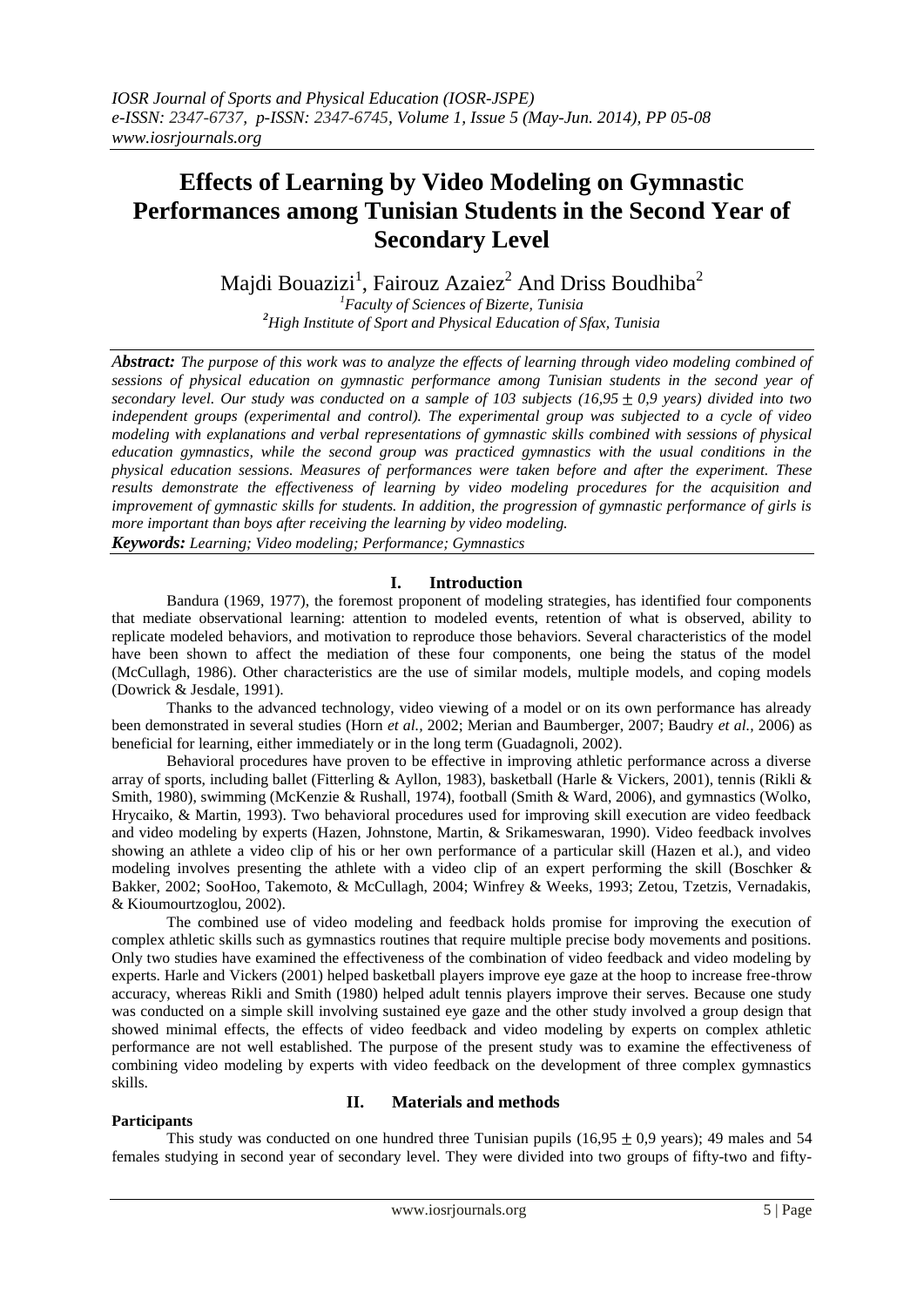one; the first group has been submitted to the video modeling of gymnastic skills and the last one served as control.

## **Materials**

The materials included a digital video camera to record participants' performance in the two assessment sessions, a laptop and a video projector to view the clips demonstrating the gymnastic skills by the model.

The experiment was conducted in a gymnastics area of school with the usual conditions of gymnastic sessions of practice.

### **Procedure**

The experimental group received learning by video of gymnastic skills combined of sessions of physical education in contrast to the control group who practiced gymnastics with habitual conditions according to the distribution of the institution.

Predictive assessment (taking performance) took place before the start of the gymnastic cycle, even for a second evaluation was conducted at the end of the cycle. During the viewing it was clearly explained the different success criteria for each skill of the gymnastic sequence: handstand, forward roll, backward roll, wheel, face plate. The teacher insists on the important technical points and the criteria for success of motor skills in video sequences of gymnastic.

During the evaluation of the beginning of the cycle, the students had to perform a series of five gymnastic elements which constitute the basic requirements usually taught at this level of schooling. Students were videotaped and the recording is presented to physical education teachers for evaluation and awarding marks. An end score is assigned to each student by averaging all the marks awarded by the evaluators.

Each skill is accompanied by success criteria to meet determining its level of performance. The achievement of each gymnastic skills (the stretched handstand, the roll forward, backward roll, the wheel and the face plate) is recorded on 4 points. The performance has been calculated by the average score of gymnasts attributed by evaluator teachers.

#### **Statistical analyses**

The Analysis of variance (ANOVA) of results was made following a randomly complete block design (Snedecor and Cochran, 1957) by the GLM procedure of the SAS statistical package (SAS Institute, 1989). Homogeneity of variance was verified by the standard Bartlett test (Anderson and McLean, 1974). All statistics are considered significant for a probability level less than 0.05 ( $p < 0.05$ ).

# **III. Results**

**Figures 1** and **2** show that the progression of gymnastic performances of group benefiting from learning by video modeling is significantly better than the control group.

In fact at the beginning of gymnastics cycle the performance of both experimental and control groups are approximately equal, while the performance of the end of the cycle are significantly better among students who benefited by submission of video clips of modeling gymnastic skills ( $p \le 0.001$ ; Fig 1). Therefore the progression performance of the experimental group was significantly higher than the control group (9.61 vs 8.38).



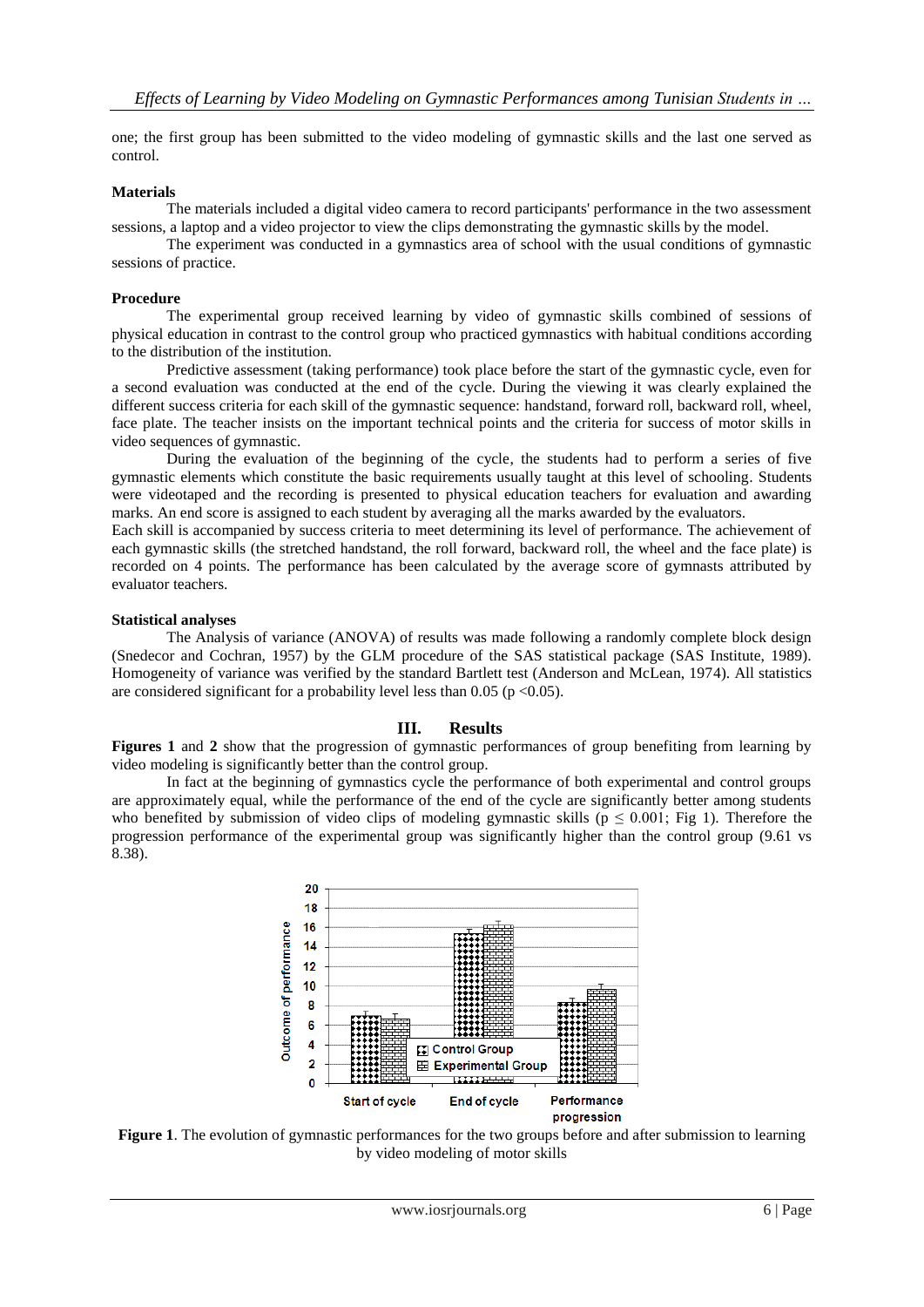The results of this study indicate that exposure to the video modeling improved skill performance more than habitual practice. The analysis of variance indicate that gymnastic progressions of girls are superior to progressions of boys after the submission cycle modeling video gymnastic skills (10, 43 vs 8,93).



**Figure 2.** The progressions of gymnastic performances of males and females after the submission to learning by video modeling

#### **IV. Discussion**

We noticed that learning with video modeling of gymnastic skills has a positive effect on improving student performance. These results are confirmed by the research of Baudry et al. (2006) who argue that the video modeling helps the gymnast to develop a cognitive representation of movement. Viewing sequences, the subject will analyze the steps necessary to achieve the motor performance. It will treat and build, somehow, a procedure to achieve the goal. This will allow him to have a better understanding of the driving task and monitor the progress. After viewing the images, students are better able to understand the movement and particularly in terms of the sequence. In the example of a complex movement, which would require the sequence of several actions, they would be more likely to put the steps in order.

These results support those found by the search for Li-Wei, et al. (1992); this is one of the few field studies in which were analyzed the effects of the application of a mental training program using video observation model for improving sports skills in children. There was significant improvement in performance of the attack forehand in table tennis with children 7 to 10 years.

In view of the newly developed, the video viewing has high efficiency for the understanding of the engine kinematic movements. The latter being also known to help the player to build an image of the movement executed (Bertsch and The Scanff, 1995).

Previous studies concluded that video modeling and video feedback could improve athletic skills execution (Harle & Vickers, 2001; Hazen et al., 1990). In 1990, Hazen et al. implemented an intervention package that included modeling, role-playing, symbolic modeling (expert video modeling), instructions, self video feedback, and verbal feedback.

Research of Baudry et al. (2006) argue that the video model helps the gymnast to develop a cognitive representation of movement. Viewing sequences, the subject will analyze the steps necessary to achieve the performance. It will treat and build, somehow, a procedure to achieve the goal. This will allow him to have a better understanding of the driving task and monitor the progress. After viewing the images, students are better able to understand the movement and particularly in terms of the sequence. In the example of a complex movement, which would require the sequence of several actions, they would be more likely to put the steps in the order.

The findings add to the scant literature supporting the effectiveness and usefulness of the procedure (e.g., Harle & Vickers, 2001; Hazen et al., 1990; Rikli & Smith, 1980) and suggest its potential to enhance the effects of coaching across a variety of sports.

We believe that video modeling and video feedback for gymnasts has the most potential to be effective for increasing the execution of a skill that has already been learned at a basic performance level, as was found by Rikli and Smith (1980).

#### **References**

- [1]. **Bandura A. 1969.** Principles of behavior modification. Englewood Cliffs, NJ: Prentice-Hall.
- [2]. **Bandura A. 1977.** Social learning theory. New York: Holt, Rinehart, & Winston.
- [3]. **Baudry L., Leroy D., Chollet D. 2006.** The effect of combined self- and expertmodelling on the performance of the double leg circle on the pommel horse. Journal of Sports Sciences, 24:1055-1063.
- **[4]. Bellini S., Akullian J. 2007.** A metaanalysis of video modeling and video self-modeling interventions for children and adolescents with autism spectrum disorders. Exceptional Children, 73:264-287.
- [5]. **Boschker M. C. J., Bakker F. C. 2002.** Inexperienced sport climbers might perceive and utilize new opportunities for action by merely observing a model. Perceptual and Motor Skills, 95:3-9.